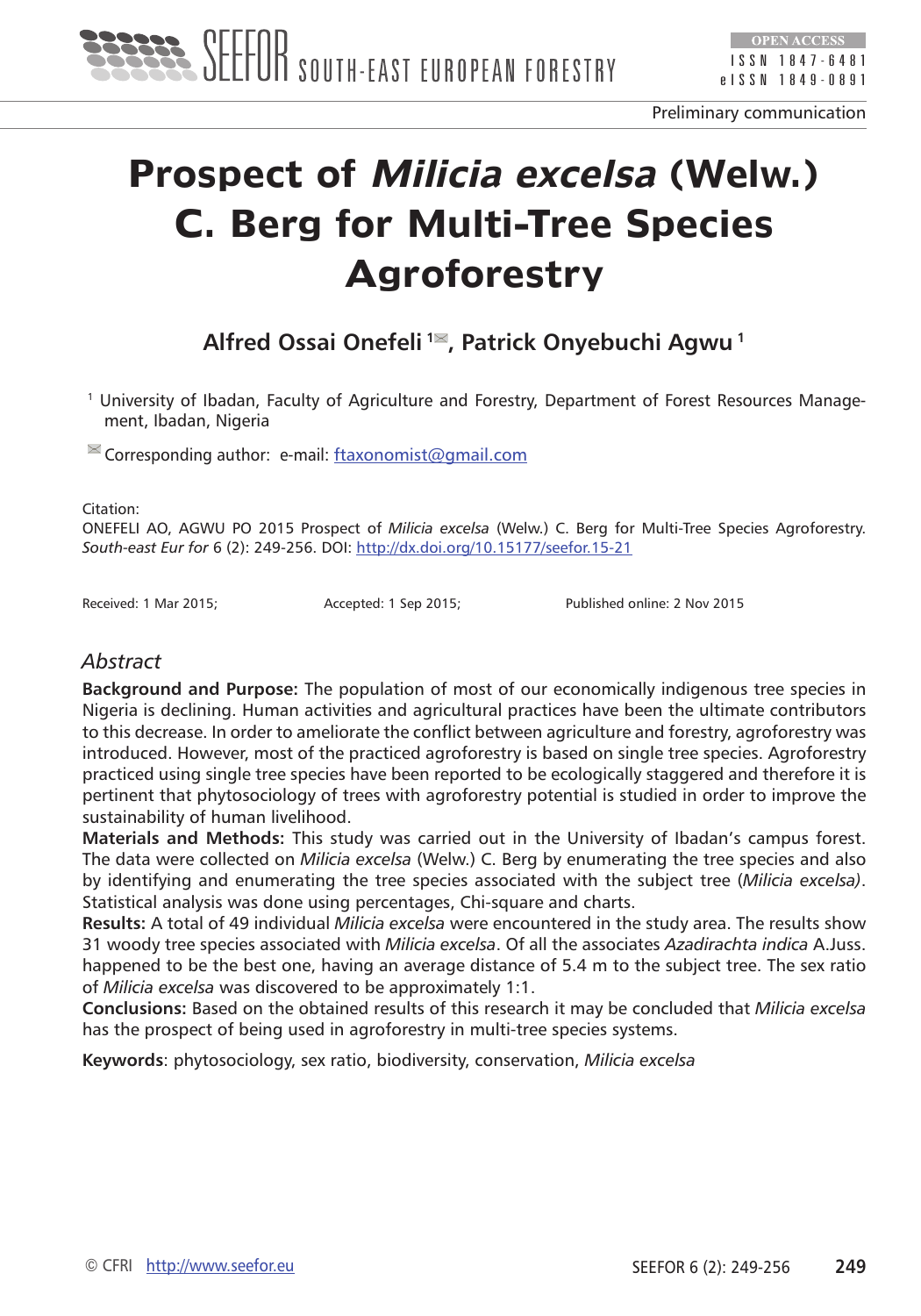# **INTRODUCTION**

Agroforestry practices have considerable potential in solving some of Africa's main landuse problems [1-2] through provision of a wide range of tree products for domestic use or sale [3]. Agroforestry plays a significant role in increasing agricultural productivity by nutrient cycling, reducing soil erosion, improving soil fertility and enhancing farm income compared to conventional crop production [4-6]. Agroforestry can also potentially reduce deforestation while increasing food, fodder and fuelwood production [5, 6]. The benefits of agroforestry practice include food and nutrition security, increased income and assets, improved land management [7]; it also creates environmental and management synergies [8].

Traditional agroforestry has been practiced for millennia by agrarian-based societies throughout the world [7]. The World Bank estimated that 1.2 billion people practice some form of agroforestry on their farms and in their communities [9]. Although agroforestry has been practiced by these farming communities for a long time, there is inadequate study about the ecological compatibility of the tree components.

The sustainability of any agroforestry practices depends largely not only on the compatibility of the agricultural crops with forest trees, but also on the effectiveness of the tree components vis-à-vis contribution to food crops' yield and soil management [10].

Over the years, many agroforestry practices embarked upon by rural farmers and agroforestry experts have been dominated by mono-specific tree components. Using one tree species in tandem with the agricultural crops has been previously preached against. However, this is based on the reason that single tree species have not been able to meet the need of people. This is also coupled with the fact that population of those who depend on agroforestry output for livelihood is geometrically increasing. This has not only led to the depletion and disappearance of many valuable trees through deforestation but has

also aggravated food insecurity, especially in the rural areas. However, multi-tree-species agroforestry has been suggested [11-13] as a means of creating a more environmentally friendly system compared to the monospecific tree pattern. Practicing multi-treespecies agroforestry can also improve the sustainability of biodiversity, the production of good quality timber and non timber species, the control of pest and diseases and climate change amelioration. In order to identify the tree species compatible for a multi-tree-species agroforestry, the phytosociology of such trees needs to be studied. Due to lack of preassessment of the phytosociology of some socalled agroforestry trees, lots of agroforestry practices have been jeopardized. This is because some trees happened to inhibit the growth of other trees and agricultural crops growing around them [14].

Apart from the phytosociology, the reproductive ability of the tree species is also very important in determining the sustainability of the agroforestry. In many instances, the reproductive ability of any dioecious tree species is determined by sex ratio, which also in the long run affects its agroforestry potential. This study therefore examined the agroforestry potential of *Milicia excelsa* (Welw.) C.C. Berg in the University of Ibadan. According to Borokini *et al*. [15], the University of Ibadan houses the bulk of the *M. excelsa* in Ibadan because of more considerable level of protection from the tree felling on the campus. *Milicia excelsa*  is commonly known as Iroko in Nigeria. Iroko as a member of the family Meliaceae is a windpollinated dioecious tree species, threatened by overuse and areal fragmentation with typically low density. Iroko is a large deciduous tree that reaches up to 50 m height and 4 m diameter at breast height (dbh), with high umbrellalike crown growing from a few thick branches [15]. It is native to tropical Africa, mostly West and East Africa. Currently, this species is categorized as one of the endangered valuable timber species under the International Union for Conservation of Nature (IUCN Red Data List). Some of the threats to this species include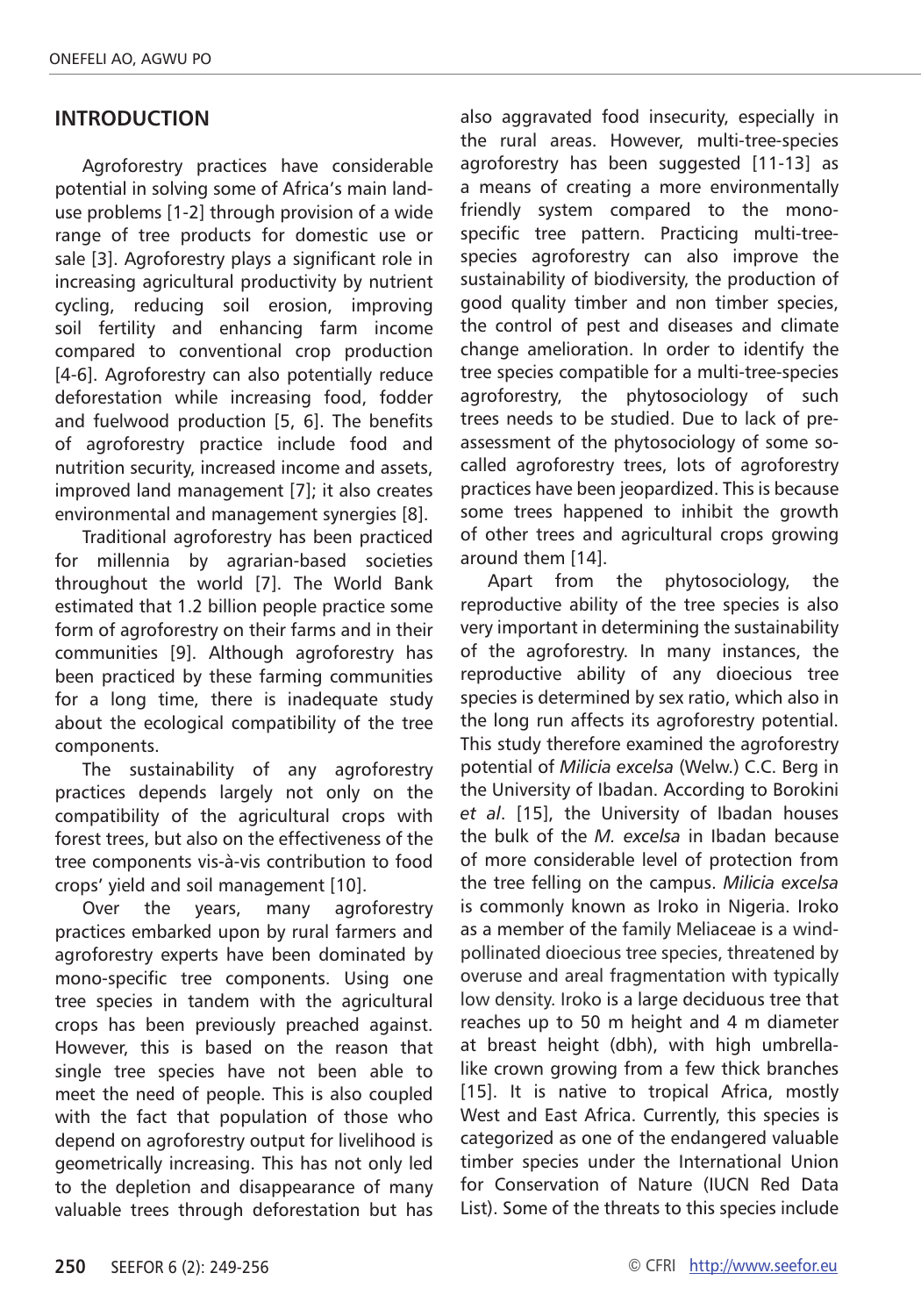heavy exploitation, iroko gall (*Phytolyma fusca*  Alibert, 1947) which attacks especially at an early growing stage, and an easy lost of seeds' viability. A number of countries have formulated policies toward its protection. For instance, it is protected by law in Ghana, Ivory Coast and Mozambique, while in Kenya, a Presidential ban on logging of indigenous timber was implemented in 1986.

Apart from the fruit production, male *M. excelsa* is different physiognomically from the female counterpart in terms of the crown position (Figure 1). On male trees, branches are more or less arranged in an orthotropic pattern, with an angle from lateral branches to the main stem below 90°, while on female trees branches are arranged in a plagiotropic position. In addition, female iroko produces

lengthier and knot-free merchantable bole and this has undoubtedly made it more suitable for timber production than male. Presently, there is a lack of information on the phytosociology of indigenous trees with agroforestry potential. According to Zubair *et al.* [16], *Milicia excelsa* is one of the pioneer species mostly preferred on farmlands for agroforestry purposes. This is due to its positive effect on soil fertility, soil-nutrient cycling and exhibition of favourable interactions with crops [17]. Populations of *Milicia excelsa* in the natural forests have been in decline over the years, resulting in the fact that only areas which still have a considerable stands of *Milicia excelsa*  are Universities' Forests, Strict nature reserves and cemeteries [15]. This therefore makes the present study important.



**FIGURE 1.** Female (left) and male (right) *M. excelsa* in the University of Ibadan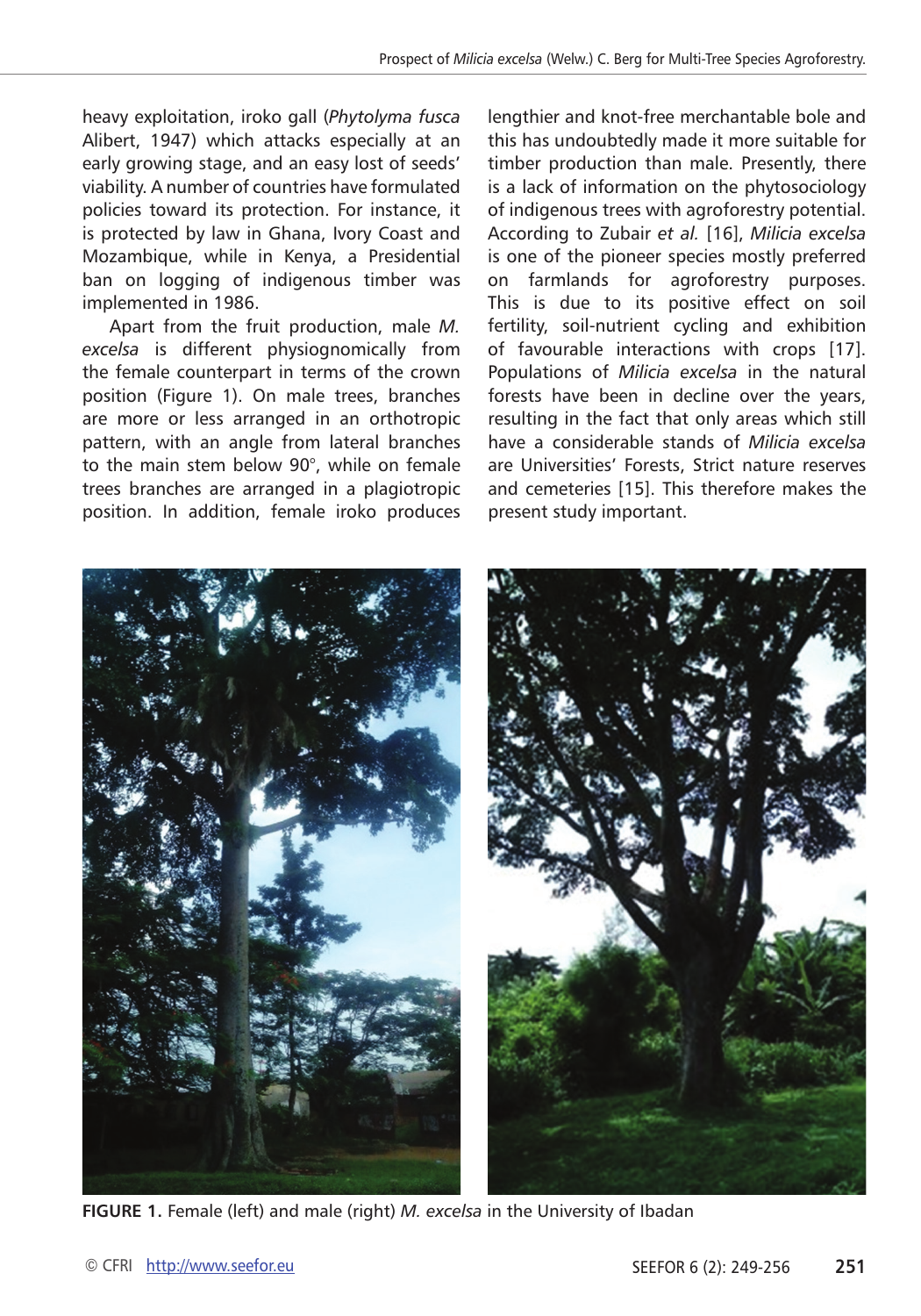### **MATERIALS AND METHODS**

This study was carried out in the University of Ibadan's forests. These forests are located around the school's administrative and residential area. The University of Ibadan's campus is located north of Ibadan along Oyo road (latitude 7° 28'N, longitude 30° 52'N, altitude 277m a.s.l.). The climate is the West Africa monsoon with dry and wet seasons. The dry season lasts usually from November through March and is characterized by dry cold wind of harmattan. The wet season usually lasts from April to October with occasional strong winds and thunderstorms. The annual rainfall in the area is 1258 mm - 1437 mm with mean daily temperature ranging from 22°C - 31°C. Soil type is ferric luvisols.

The collection of data was accomplished through identification, enumeration and measurement of distances between the subject tree (*M. excelsa*) and its associates' woody tree species. The closer a woody tree species is to *M. excelsa*, the more associated is the species with the subject tree. To identify the tree species associated with the subject tree, a search radius method according to Sabiiti and Cobbina [18] was used. Crown diameter of the subject tree was measured using 50m tape for the estimation of the search radius. An associate woody tree species is a single or multi-stemmed individual with a dbh≥10cm located within the search radius of the subject tree [18]. Search radius (SR) is the distance from the subject tree within which all other trees are considered associate trees. It can be calculated as:  $SR = 7/4 \times CD$ , where CD is a crown diameter of the subject tree.

Data were analyzed using percentages, graphs and Chi-square test. Microsoft excel 2003 and IBM SPSS Statistics 20 are the statistical software used for the data analysis.

#### **RESULTS**

#### **Phytosociology of** *M. excelsa*

A total of 31 associated woody tree species with *M. excelsa*, belonging to 14 families (Table 1) were encountered in the study area. Of the

entire tree species associated with *M. excelsa*, *Azadirachta indica* A.Juss happened to be the first associate, having an average distance of 5.4 m to the subject tree (*M. excelsa).* Other tree species also closely associated with *M. excelsa* are *Entandrophragma cylindricum* (Sprague) Sprague, *Trichilia heudelotii* Planch. Ex Oliv.*, Elaeis guineensis* Jacq.*, Leucaena leucocephala*  (Lamk.) De Wit.*, Antiaris africana* Engl.*, Anogeissus leiocarpus* (DC.) Guill.&Perr., *Spondias mombin* L.*, Pycnanthus angolensis*  (Welw.) Warb.*, Lecanodiscus cupanioides* Ex. Benth.*, and Ficus exasperata* Vahl, having association distances of 6.3 m, 6.5 m, 6.9 m, 7.1 m, 7.2 m, 7.5 m, 8.3 m, 8.5 m, 9.4 m and 10.5 m respectively. On the other hand, tree species that have the weakest association with *M. excelsa* are *Enterolobium cyclocarpum* (Jacq.) Griseb (29.8 m), *Petrophorum pterocapum* (DC.) K. Heyne (29.3 m), *Bosqueia angolensis* Ficalho (28.4 m), *Albizia zygia* (DC.) J. F. Macbr (26.6 m), *Cascabela thevetia* (L.) Lippold (26.4 m) and *Lannea welwitschii* (Hiern) Engl.(25.3 m). Based on the frequency and percentage of occurrence of the species, *N. laevis* has the highest population of 12 individual trees, representing 14.5% of the total species population. This is followed by *A. africana* and *B. sapida,* having a population of 7 individual trees (8.4%) each. Tree species such as *Afzelia bella* Harms. Caes.*, Anogeissus leiocarpus* (DC.) Guill.&Perr.*, Ceiba petandra* L.*, Entandrophragma cylindricum, Enterolobium cyclocarpum, Ficus mucuso* Welw. ex Ficalho.*, Holarrhena floribunda* (G. Don) Durand & Schinz.*, Lannea welwitschii* (Hiern) Engl.*, Leucaena leucocephala, Petrophorum pterocapum, Plumera rubra* L.*, Pycnanthus angolensis, Rauvolfia vomitoria* Afzel. Ex Spreng.*, Thevetia nerrifolia* Juss. Ex Steud. And *Trichilia heudelotii* Planch. exOliv. are represented with a single tree each accounted for just 1.2% of the total population.

The percentage distribution of trees into families (Figure 2) shows that Leguminosae (16.1%) is the highest represented family. This is closely followed by Apocynaceae (12.9%). Next to Apocynaceae are Fabaceae, Meliaceae and Moraceae having the same representation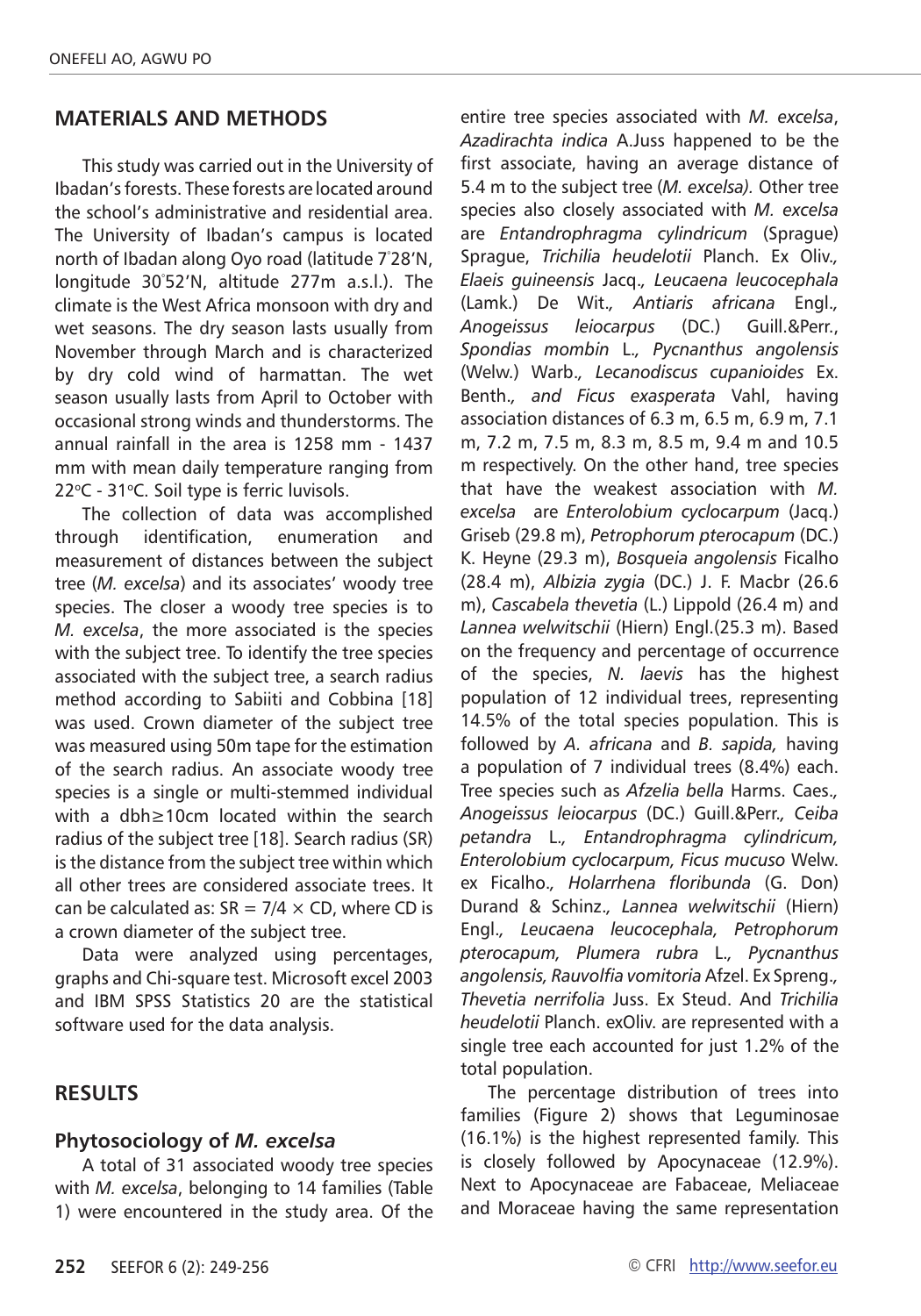| <b>Tree species</b>                                           | <b>Common/Local</b><br><b>Name</b> | Family        | Average<br>distance<br>(m) | (n)          | <b>Frequency Proportion</b><br>(%) |
|---------------------------------------------------------------|------------------------------------|---------------|----------------------------|--------------|------------------------------------|
| Afzelia bella Harms, Caes                                     | Apa                                | Leguminosae   | 22.3                       | $\mathbf{1}$ | 1.2                                |
| Albizia lebbeck (L.) Benth.                                   | Igbagbo                            | Leguminosae   | 14.3                       | 2            | 2.4                                |
| Albizia zygia (DC.) J. F. Macbr                               | Banabana                           | Leguminosae   | 26.6                       | 2            | 2.4                                |
| Anogeissus leiocarpus (DC.) Guill.<br>& Perr.                 | Axlewood                           | Loganiaceae   | 7.5                        | 1            | 1.2                                |
| Antiaris africana Engl.                                       | False iroko                        | Polygonaceae  | 7.2                        | 7            | 8.4                                |
| Azadirachta indica A.Juss.                                    | Neem tree                          | Meliaceae     | 5.4                        | 6            | 7.2                                |
| Blighia sapida K. Konig                                       | Akeeaple                           | Sapindaceae   | 11.7                       | 7            | 8.4                                |
| Bombax buonopozense P. Beauv.                                 | Red cotton tree                    | Bombacaceae   | 15.1                       | 2            | 2.4                                |
| Bosqueia angolensis Ficalho                                   | Saworo                             | Moraceae      | 28.4                       | 4            | 4.8                                |
| Ceiba petandra L.                                             | Kapok                              | Bombacaceae   | 15.4                       | $\mathbf{1}$ | 1.2                                |
| Daniella ogea (Harms) Rolfa ex<br>Holland.                    | <b>Balsam tree</b>                 | Leguminosae   | 17.6                       | 3            | 3.6                                |
| Elaeis guineensis Jacq.                                       | Oil Palm                           | Palmae        | 6.9                        | 6            | 7.2                                |
| Entandrophragma cylindricum<br>(Sprague) Sprague              | Cedar mahogany Meliaceae           |               | 6.3                        | 1            | 1.2                                |
| Enterolobium cyclocarpum (Jacq.)<br>Griseb                    | Ear pod                            | Leguminosae   | 29.8                       | 1            | 1.2                                |
| Ficus exasperata Vahl                                         | Sand paper tree                    | Moraceae      | 10.5                       | 2            | 2.4                                |
| <i>Ficus mucuso</i> Welw. ex Ficalho.                         | Fig                                | Moraceae      | 11.0                       | $\mathbf{1}$ | 1.2                                |
| Gliricidia sepium (Jacq.) Kunth                               | Gliricidia                         | Fabaceae      | 17.9                       | 5            | 6.0                                |
| Holarrhena floribunda (G. Don)<br>Durand & Schinz.            | False rubber tree Apocynaceae      |               | 16.2                       | 1            | 1.2                                |
| Lannea welwitschii (Hiern) Engl.                              | Muumbu                             | Anacardiaceae | 25.3                       | $\mathbf{1}$ | 1.2                                |
| Lecanodiscus cupanioides Ex. Benth. Akika                     |                                    | Sapindaceae   | 9.4                        | 2            | 2.4                                |
| Leucaena leucocephala (Lamk.) De Jumpy bean<br>Wit.           |                                    | Fabaceae      | 7.1                        | $\mathbf{1}$ | 1.2                                |
| Morinda lucida Benth                                          | Oruwo                              | Rubiaceae     | 19.7                       | 2            | 2.4                                |
| Newbouldia laevis (P. Beauv.) Seem. Tree of life<br>ex Bureau |                                    | Bignoniaceae  | 20.1                       | 12           | 14.5                               |
| Petrophorum pterocapum (DC.) K. Rain tree<br>Heyne            |                                    | Fabaceae      | 29.3                       | 1            | 1.2                                |
| Plumera rubra L.                                              | Frangipani                         | Apocynaceae   | 25.8                       | 1            | 1.2                                |
| Pycnanthus angolensis (Welw.)<br>Warb.                        | African nutmeg                     | Myristicaceae | 8.5                        | 1            | 1.2                                |
| Rauvolfia vomitoria Afzel. ex<br>Spreng.                      | Swizzler stick                     | Apocynaceae   | 18.5                       | 1            | 1.2                                |
| Spondias mombin L.                                            | Hog plum                           | Anacardiaceae | 8.3                        | 4            | 4.8                                |
| Sterculia tragacantha Lindl.                                  | Star chesnut                       | Sterculiaceae | 13.4                       | 2            | 2.4                                |
| Thevetia nerrifolia Juss, ex Steud.                           | Bush milk                          | Apocynaceae   | 26.4                       | 1            | 1.2                                |
| Trichilia heudelotii . Ex Oliv.                               | Rere                               | Meliaceae     | 6.5                        | 1            | 1.2                                |

|  |  |  | TABLE 1. Tree species associated with M. excelsa |  |  |
|--|--|--|--------------------------------------------------|--|--|
|--|--|--|--------------------------------------------------|--|--|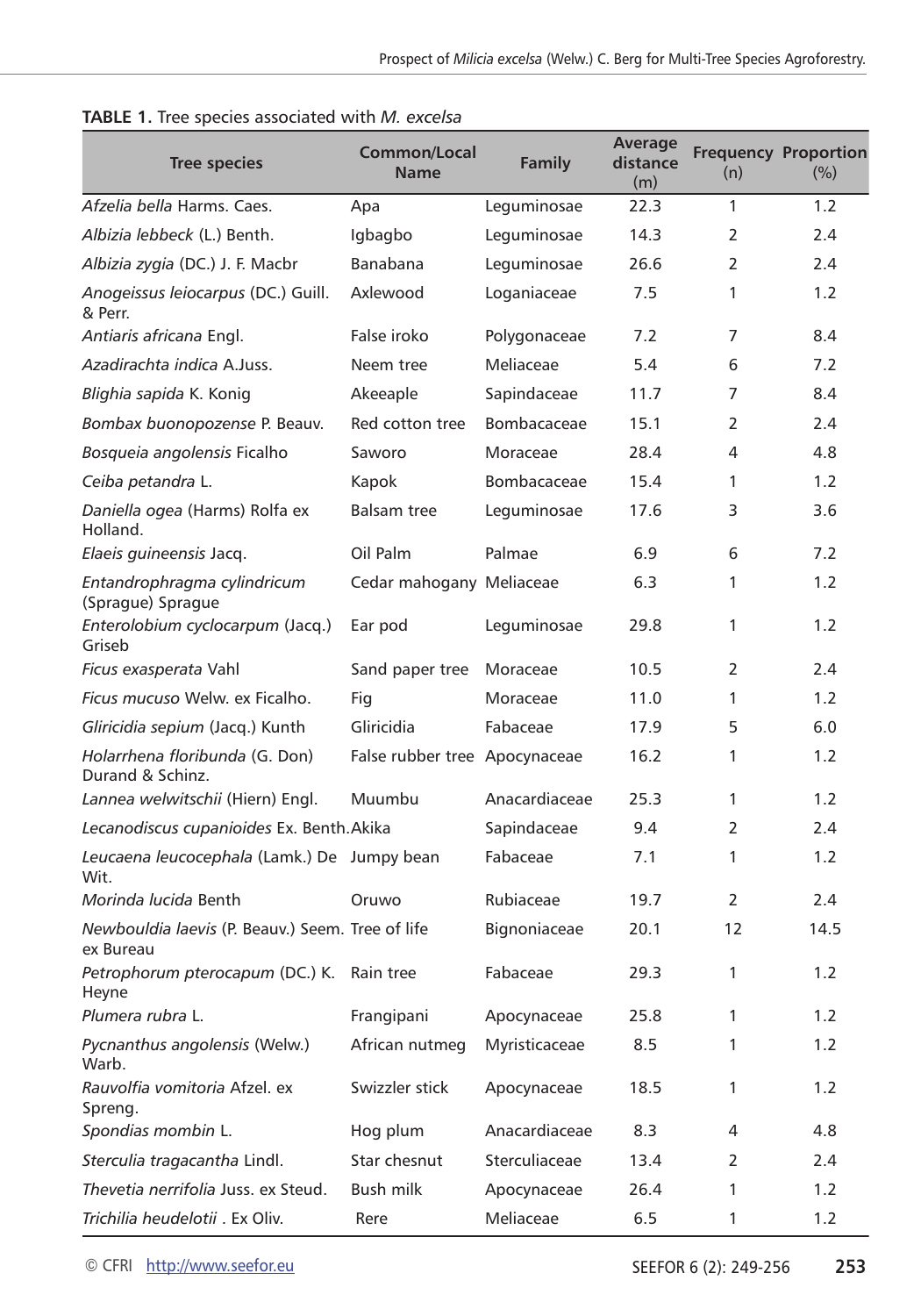of 9.7%. The families with the lowest representation of 3.2% include Bignoniaceae, Loganiaceae, Myristicaceae, Palmae, Polygonaceae, Rubiaceae and Sterculiaceae.

# **The Distribution of** *M. excelsa* **and Sex Ratio**

The results show that a larger population (32 stands), which accounted for 65.3% of *M. excelsa* is located in the forest in the residential area of the study location, while 17 stands (34.7%) are distributed within the forest around the school area. Chi-square result (Table 2) shows that the sex distribution of the species does not significantly depend on the location. The relative number of males (11) in the school area is lower than that of the relative number of males in the residential area (15). Similarly, the relative number of females in the school area (6) is lower compared to the number of females in residential area (17). The overall number of males (26) is slightly larger than females (23), resulting with approximate sex ratio of 1:1.



**FIGURE 2.** The distribution of the *M. excelsa*'s associates by family

|            |    | Location        | Chi-  | square df p-value |  |
|------------|----|-----------------|-------|-------------------|--|
| <b>Sex</b> |    | School Resident | value |                   |  |
| Male       | 11 | 15              |       | 1.417 1 0.234ns   |  |
| Female     | 6  | 17              |       |                   |  |
| Total      | 17 | 32              |       |                   |  |

#### **TABLE 2.** The effect of location on sex distribution of *M. excelsa*

#### **DISCUSSION**

This study's findings support assertion by Garrity [7] claiming that a woody tree species is justified to be used for multiple tree agroforestry if it supports the existence of other woody species around its niche. Hence, the observed associates of *M. excelsa* in this study indicate its potential for agroforestry uses. In addition, the diversity of the *M. excelsa*  associates encountered in this study appeared to be in agreement with White [18], who found that tree of similar evolutionary history tend to be adapted to a peculiar location and niche. For instance, the best three associates (i.e. *A. indica, E. cylindricum* and *T. heudelotii* ) discovered in this study are in the same family of Meliaceae with *M. excelsa.* This is in agreement with the work of Oni and Hall [19] on *Parkia biglobosa*. These authors discovered that similar tree species share similar edaphic and other growth requirements.

Having tree species like *E. guineensis, E. cylindricum, L. leucocephala* and *P. angolensis*  as associates of *M. excelsa* additionally confirms its potential for agroforestry purpose. This is based on the fact that the named species are economically important tree species used on many occasions to support human livelihoods, especially in rural areas. For example, all parts of *E. guineensis* are used for various purposes [17]. According to Neupane and Thapa [5], *L. leucocephala* is one the most important tropical tree species and has been variously employed to improve soil fertility in the tropics through alley agroforestry practice.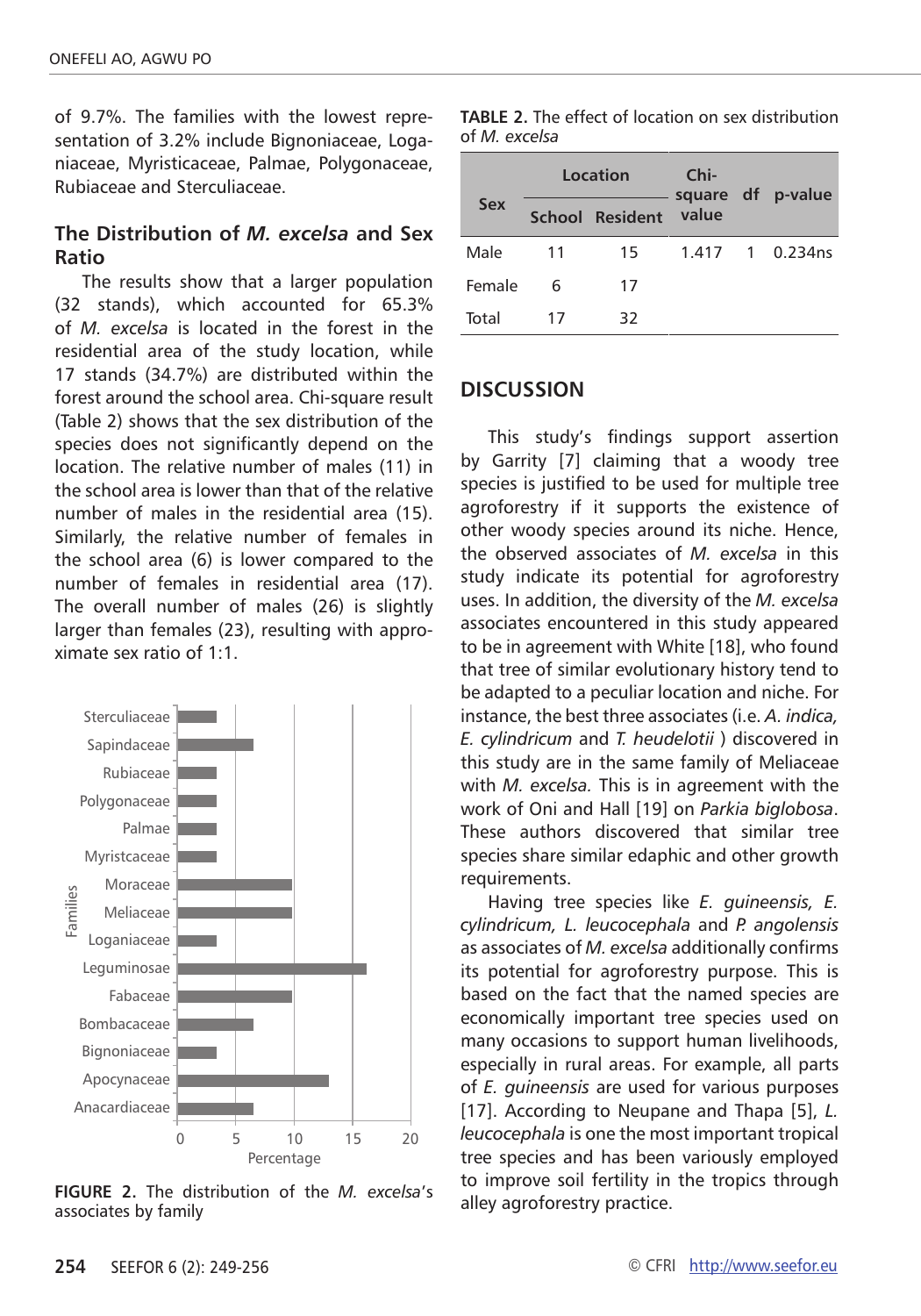The differences in the population of the associated trees in this study may be attributed to the aftermath effect of human impacts on the environment and the identified economic importance of the species. For instance, *N. laevis*, *A. africana* and *Blighia sapida,* which had the highest population among the associates, have been previously identified as less known species [19] and therefore, less prone to exploitation by humans. Tree species such as *P. rubra, R. vomitoria* and *T. nerrifolia,*  which are also less known species [19] are also less represented, which may be due to the fact that their regeneration ability is low. The family distribution of the tree associates of *M. excelsa*  recorded in this study supports the previous study [20] claiming that Leguminosae is among the most numerous tree species families.

The least disturbed stands had a greater proportion of female trees*.* This is probably because female iroko tree (Figure 1, left) have better quality trunks in terms of physiognomy and length than the male counterpart (Figure 1, right), which can be easily converted to sawn timber for utilization purposes.

The unbiased ratio of the male and female population of *M. excelsa* recorded in this study agrees with Ndakidemi and Ndakidemi [21]. They reported that balancing the number of male and female in a dioecious plant is very important for the rapid regeneration in agroforestry system. This fact coupled with others such as the presence of matured mother trees, the reduced logging of the subject tree and the absence

of significant ecological threat may have been the reasons why the population of *M. excelsa'*s sex is unbiased in the University of Ibadan compared to the biased population in Ibadan metropolis as reported by a previous study [15].

# **CONCLUSION**

This study showed that *M. excelsa* has the potential of being used for multi-species agroforestry projects. This conclusion is based on the association of iroko with a large number of tree species. The associated tree species also happened to be economic trees upon which the users can depend for livelihood and sustenance. The results of this study revealed that *Azadirachta indica, E. cylindricum*, *T. heudelotii* and *E. guineensis* can be combined with iroko in multi-tree species agroforestry. This is based on the fact that these tree species have been found to grow naturally where iroko survived and are also in the same family with iroko. Hence, their edaphic requirements are similar to that of iroko, which will favour the growth of the adjoining agricultural crops as well as the entire agroforestry system. The findings revealed that evolutionary relationship has a key role to play in determining the phytosociology of a tree species population.

The population size of iroko is under strong influence of human activities. The number of female trees is under larger pressure due to better quality timber.

# **REFERENCES**

- 1. COOPER PJM, LEAKEY RRB, RAO MR, REYNOLDS L 1996 Agroforestry and the mitigation of land degradation in the humid and sub-humid tropics of Africa. *Exp Agr* 32 (3): 235-290. DOI: [http://](http://dx.doi.org/10.1017/S0014479700026223) [dx.doi.org/10.1017/S0014479700026223](http://dx.doi.org/10.1017/S0014479700026223)
- 2. SANCHEZ PA 1995 Science in agroforestry. *Agroforest Syst* 30 (1): 5-55. DOI: [http://dx.doi.](http://dx.doi.org/10.1007/BF00708912) [org/10.1007/BF00708912](http://dx.doi.org/10.1007/BF00708912)
- 3. FRANZEL S, COOPER J, DENNING GL 2001Scaling up the benefits of agroforestry research: Lessons learned and research challenges. *Development in Practice* 11 (4): 524-534. DOI: [http://dx.doi.](http://dx.doi.org/10.1080/09614520120066792) [org/10.1080/09614520120066792](http://dx.doi.org/10.1080/09614520120066792)

4. KANG BT, AKINNIFESI FK 2000 Agroforestry as alternative land-use production system for the tropics. *Nat Resour Forum* 24 (2): 137-151. DOI: [http://dx.doi.org/10.1111/j.1477-8947.2000.](http://dx.doi.org/10.1111/j.1477-8947.2000.tb00938.x) [tb00938.x](http://dx.doi.org/10.1111/j.1477-8947.2000.tb00938.x)